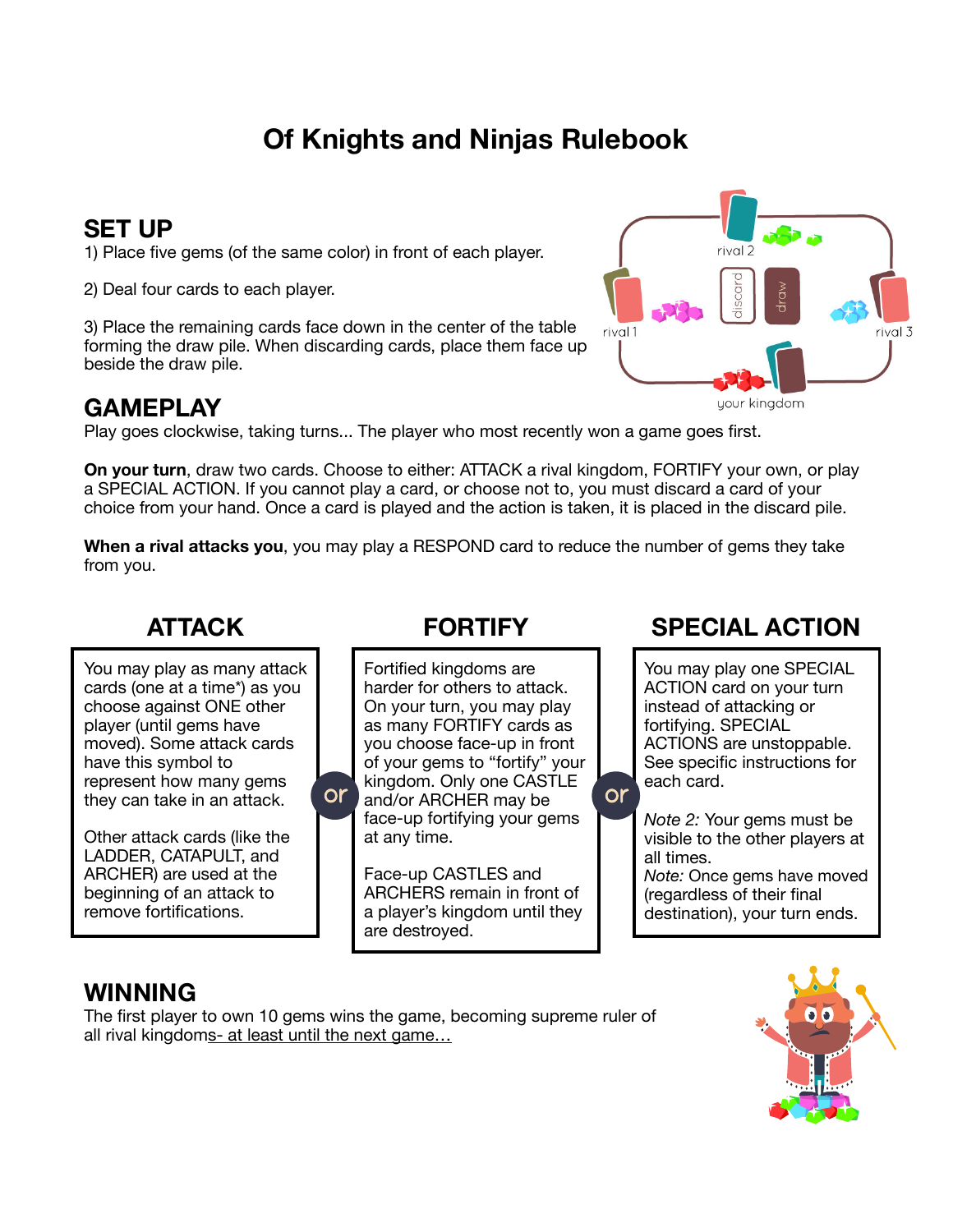# **Card Specific Rules**

## **CASTLE**

FORTIFY: Play a CASTLE face-up to fortify your kingdom.

A Kingdom fortified by a CASTLE is impossible to ATTACK without a LADDER, CATAPULT, DRAGON, or NINJA.

### **ARCHER**

FORTIFY: Play an ARCHER face-up to fortify your kingdom. PRE-ATTACK: Play an ARCHER at the beginning of an attack to remove a rival fortifying ARCHER so you can continue attacking. You can send your fortifying ARCHER to ATTACK a rival fortifying ARCHER at the beginning of a turn. Both ARCHERS are discarded.

A Kingdom fortified by an ARCHER is impossible to ATTACK without a NINJA or another ARCHER.

*Note:* ARCHERS have no attack value except to remove a fortifying ARCHER from another kingdom.

#### **MINSTREL**

FORTIFY: Play a MINSTREL face-up to fortify your kingdom. Kingdoms fortified by a MINSTREL are impossible to attack. At the beginning of your next turn, you must discard the MINSTREL.

RESPOND: When someone attacks you, you may play a MINSTREL face-up in front of you (as a fortification) to end the attackers turn, and keep your kingdom safe until the MINSTREL is discarded at the beginning of your next turn.

### **LADDER**

PRE-ATTACK: Use a LADDER at the beginning of an attack to scale a rival's fortifying CASTLE. This allows ATTACK cards (one at a time) to climb the CASTLE walls to attack. It is discarded at the end of your turn. A LADDER cannot be used on CASTLES with fortifying ARCHERS.

### **CATAPULT**

PRE-ATTACK: Play a CATAPULT at the beginning of an attack to completely destroy and discard a fortifying CASTLE, plus any ARCHER that is paired with the CASTLE (aka standing on the castle walls). You may now attack the unfortified kingdom as normal.

A CATAPULT cannot destroy a fortifying ARCHER that isn't paired with a CASTLE.









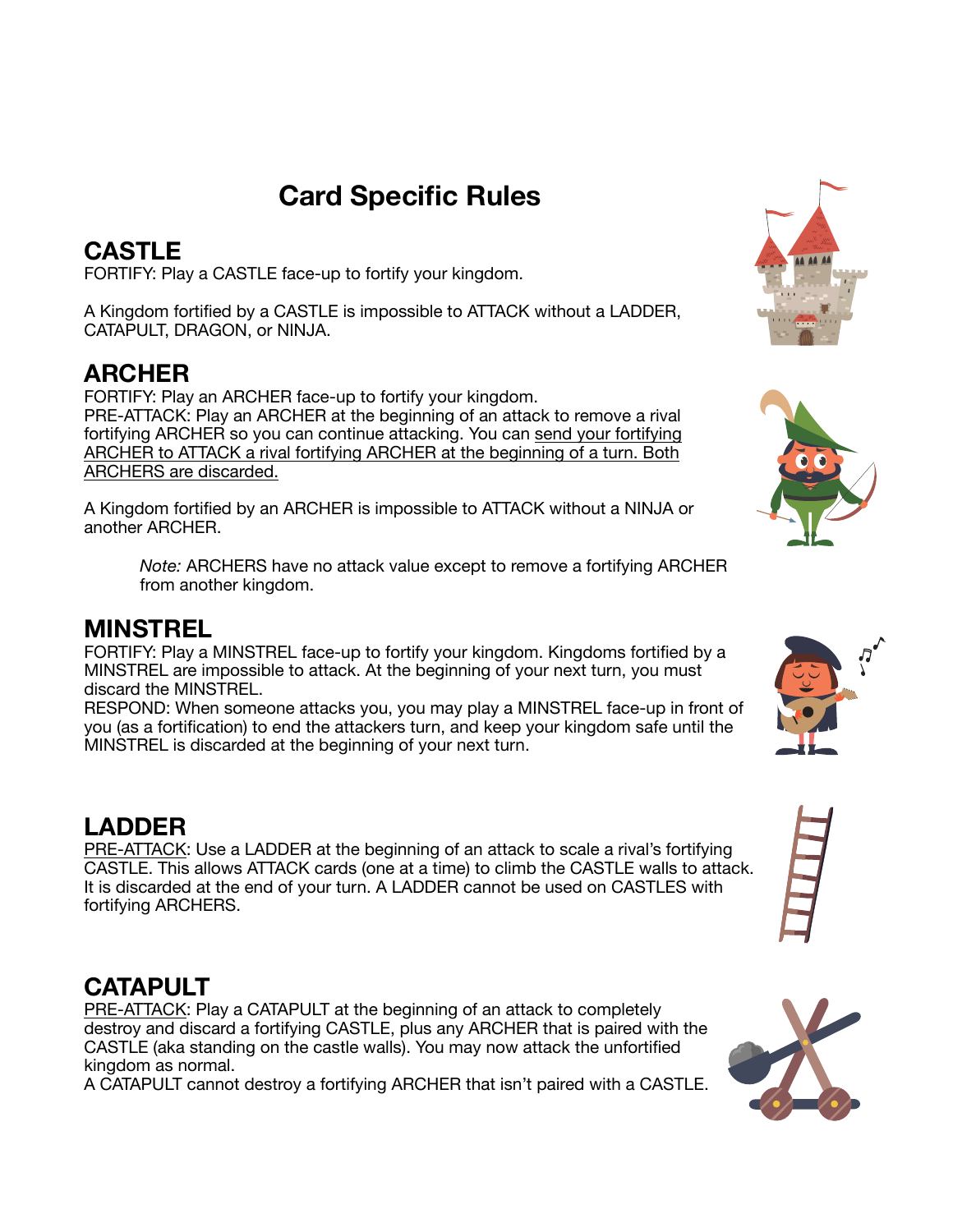#### **DRAGON**

ATTACK: A DRAGON steals two gems and burns (discards) any fortifying CASTLE (if there is one). A DRAGON cannot approach a kingdom fortified by an ARCHER.

### **NINJA**

ATTACK: A NINJA steals two gems.He can scale a fortifying CASTLE(if there is one),sneak up behind a fortifying ARCHER (if there is one), and kill (discard) him, without ever being seen.

*Note*: NINJAS and DRAGONS may attack unfortified kingdoms, although they are most useful against ARCHERS or CASTLES. *Note 2*: NINJAS and DRAGONS cannot RESPOND to an ATTACK.

# **PEASANT, SOLDIER, KNIGHT, KING, QUEEN**

ATTACK, RESPOND: PEASANTS (1), SOLDIERS (2), KNIGHTS (3), KINGS (4) and QUEENS (5) can either attack a rival kingdom or respond to an attack. Their STRENGTH is displayed in the upper right corner of the card (numbered 1-5). This number indicates either 1. how many gems they can take from another kingdom when attacking, or 2. how many gems they protect when responding.

> *Note:* You can ATTACK or RESPOND with only one card at a time (see Playing a Revolt for exception).

*Note 2:* If someone attacks you with a KNIGHT (3) but you only have 1 gem left, they only get your 1 gem. The KNIGHT'S excess STRENGTH is "wasted".

**Playing a Revolt:** You may play as many PEASANTS as you want at the same time (either as ATTACK or RESPOND). Seven PEASANTS played together would attack for seven gems. RESPOND cards still work... Example: A TRAITOR could make the seven PEASANTS suddenly attack you back.

#### Example:

It's your turn.You attack a rival with your SOLDIER (2). They respond with their own SOLDIER (2), and both SOLDIERS are discarded. Because no gems moved, you may choose to end your turn or continue attacking.

Next, you attack with your KNIGHT (3).Your opponent decides to respond with his KING (4). Even though the KING is more powerful than the KNIGHT, his extra strength is wasted (because he was used to RESPOND) and both the KNIGHT and KING are discarded.

You decide to attack again, this time with a KNIGHT (3).Your opponent plays his last respond card- a PEASANT (1). Because your KNIGHT was stronger (3 minus 1), they must give you 2 gems. Gems have moved and your turn is over.

The player to your left noticed you are close to winning. To your horror, she attacks you with her KING (4). Having no RESPOND cards left, you must surrender 4 of your precious gems.





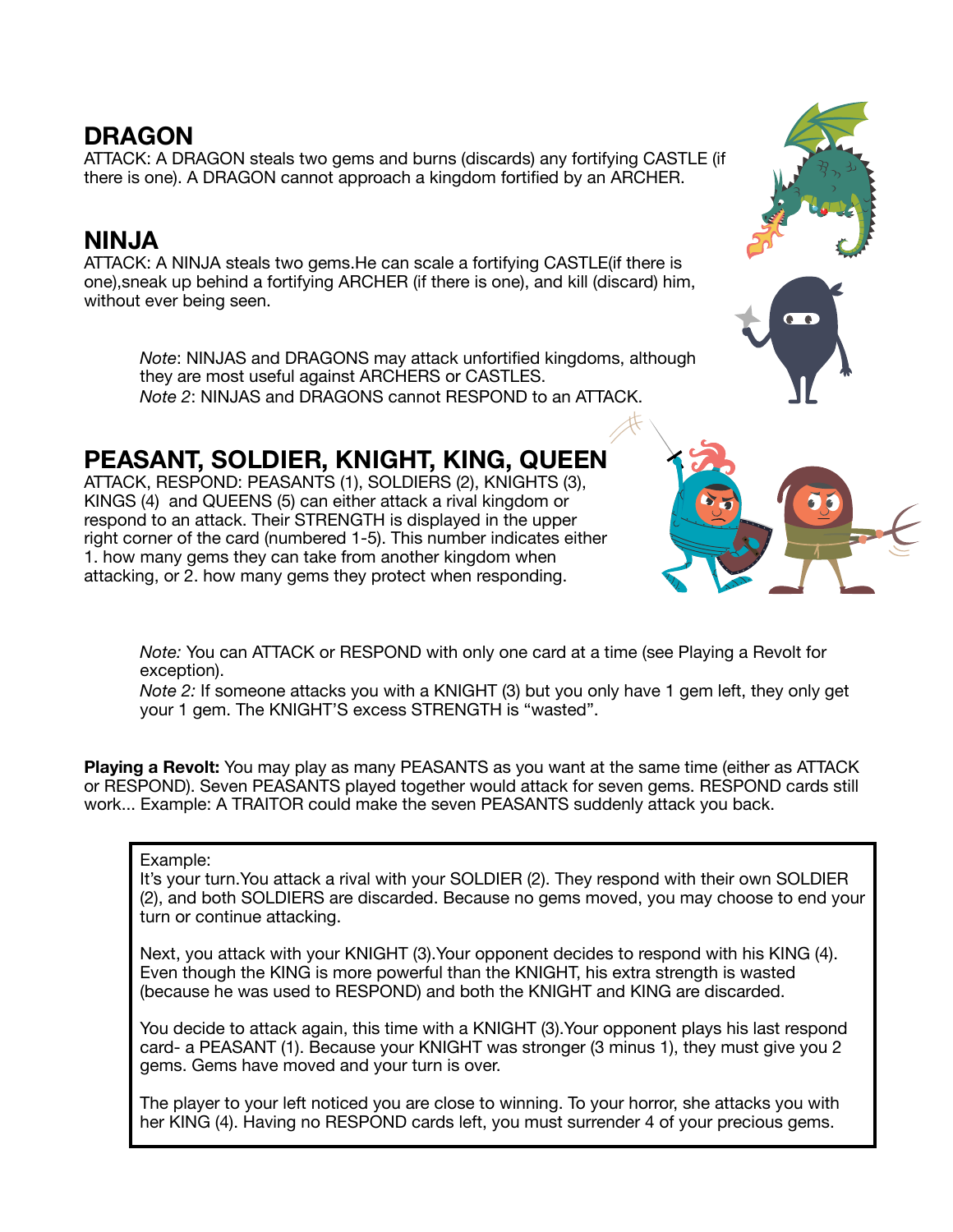

#### **HIGHWAYMAN**

RESPOND: Play a HIGHWAYMAN to steal all the gems from a rival's successful attack, (even if they were just stolen from you). A HIGHWAYMAN can only steal gems that were captured by a COMMON card (or an entire REVOLT) or from another HIGHWAYMAN, but not from a UNIQUE attack.

Note: The HIGHWAYMAN can be played ANYTIME (even when the battle doesn't involve you).

### **PRINCESS**

RESPOND: When a rival attacks you with a DRAGON or KNIGHT, you may RESPOND with your PRINCESS (before the attack occurs) to take the DRAGON or KNIGHT into your own hand to use later. Discard the PRINCESS. Because no gems have moved, your rival may continue attacking you.





## **EXECUTIONER**

RESPOND: Play an EXECUTIONER to 1) discard any ATTACK card played against you (except for a LADDER or CATAPULT), **and** 2 end the attacker's turn immediately (even though no gems have moved).

#### *Example:*

A rival destroys your CASTLE with a CATAPULT, and then plays a KING (4) to take 4 gems. You play your EXECUTIONER to kill their KING and end their turn, but your CASTLE is already destroyed.

 *Example 2:* 

 A rival's DRAGON attacks you. Your EXECUTIONER kills him before your CASTLE and gems are affected.

# **TRAITOR**

RESPOND: Play a TRAITOR to turn an ATTACK card back against its own kingdom, bypassing any fortifications.

#### *Example:*

A rival attacks you with a KNIGHT, and you respond with a TRAITOR. This makes the KNIGHT (3) immediately attack your rival back, even though they have a fortifying ARCHER. They respond to the traitorous KNIGHT's attack with their SOLDIER (2), and they must give you one gem. Because gems moved, their turn is over and they may not continue to attack you.



*Note 1:* You can play another traitor on an already traitored card. Think of them as double agents. *Note 2:* You can't traitor a NINJA or DRAGON.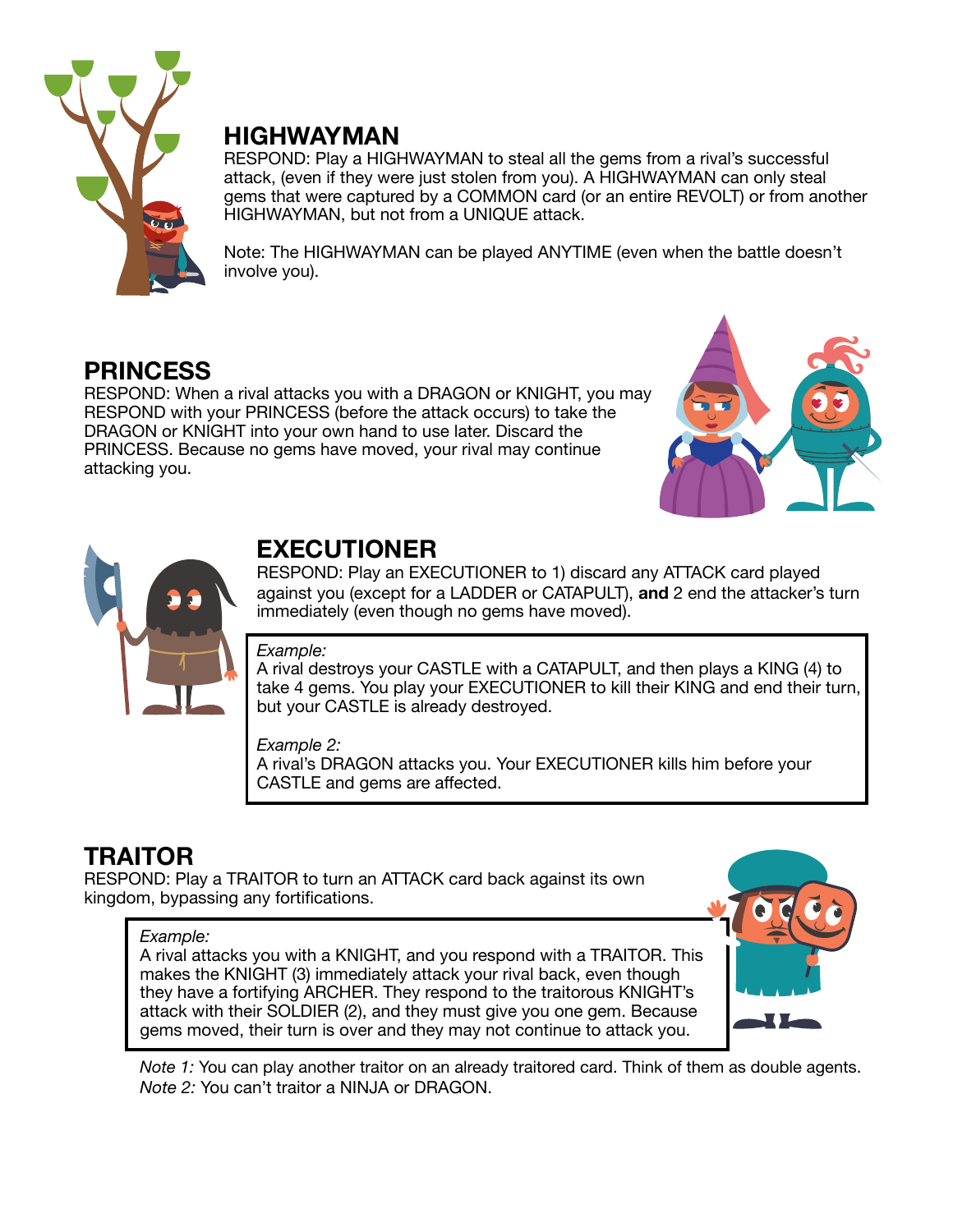### **HERALD**

SPECIAL ACTION: When you play a HERALD, all of your rivals must place one card (their choice) from their hand face up in front of them. You must choose one of the cards to put in you own hand for later use. The cards that were not chosen are returned to their owner's hands.



SPECIAL ACTION: Playing a MERCHANT allows you to trade one of your own gems for half (rounded down) of any other player's cards. A MERCHANT's request to trade cannot be refused.



#### *Example:*

A player has 9 cards in their hand. You pay them a gem, they shuffle their cards, and hold them face down while you blindly pick half of their cards to add to your own hand. Because 9 is an uneven number, you must round it down to 8 and select 4 cards.





#### **MONK**

SPECIAL ACTION: Play a MONK to tax all kingdoms that are fortified by a CASTLE (except your own of course). Taxed kingdoms must give you either 1 two of the cards in their hand (they choose them), or 2 one of their gems, whichever they prefer.

## **JESTER**

JESTERS are wildcards that can represent any card you choose. You must announce what card he is representing when you play him. Your strategizing makes the JESTER the most valuable card in the deck.

#### *Example:*

Let's say you have eight gems and only need two more to win the game. One of your rivals uses a KNIGHT to capture 3 gems from another rival. You throw down your JESTER, announcing that he is a HIGHWAYMAN, stealing the 3 gems and claiming the victory. Only another HIGHWAYMAN played at this time could prevent you from winning the game...



*Note:* If you play a JESTER as a DRAGON or KNIGHT and it is stolen by a rival's PRINCESS, they may use it to represent any card they choose later...

*Note 2:* The JESTER is not found in the"Enemies" section of any card, but he can be played against any card, representing one of their specific enemies.

## **OTHER RULES**

**If the draw pile runs out** before anyone wins the game, reshuffle the deck and continue.